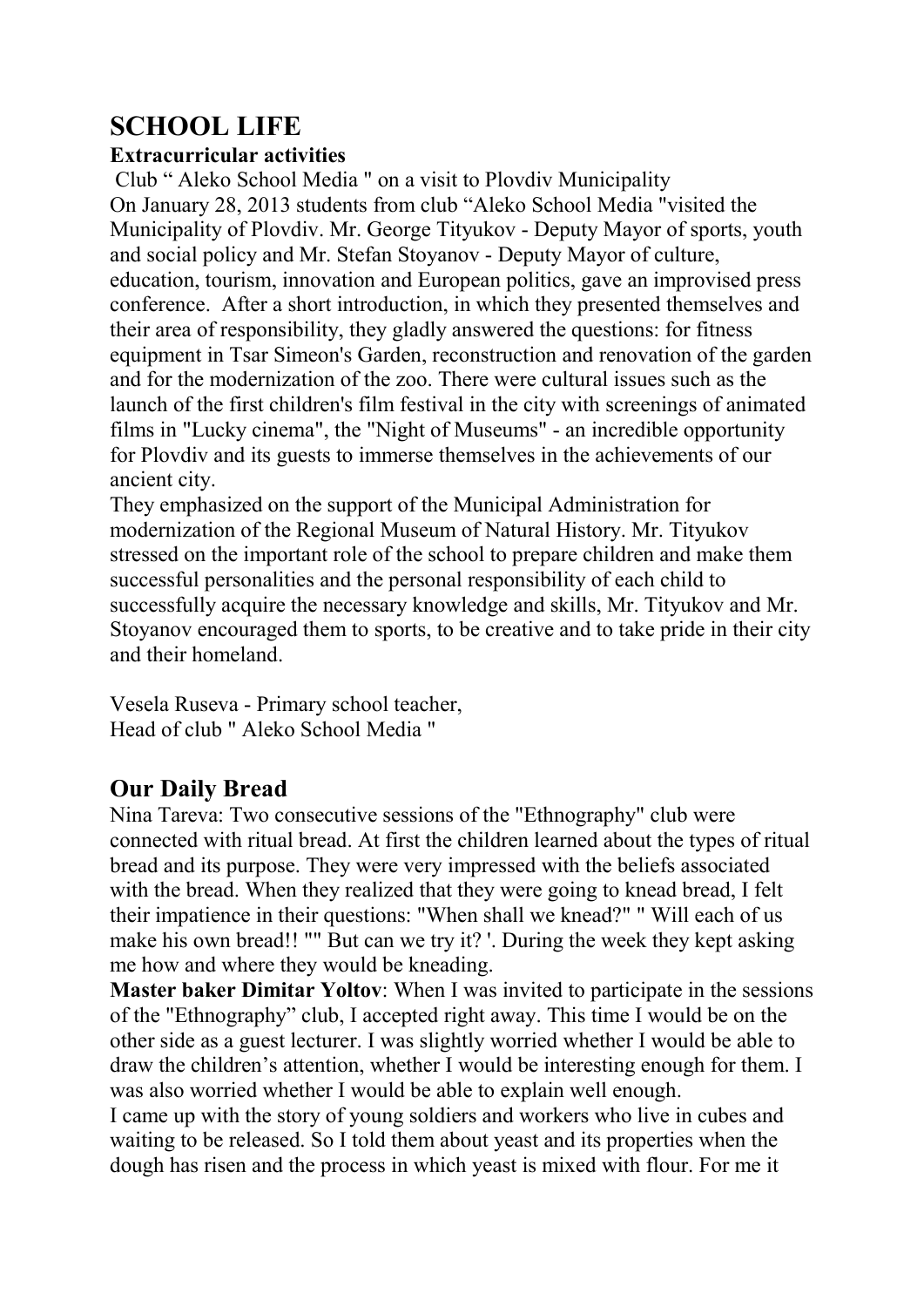was an experiment which gave us only positive emotions. The children were happy when each took their handmade bread warm and freshly roasted. The excitement and joy on their faces were indescribable. I believe they felt contented that they have created something with their own hands.

**Raya**: It was very nice when we started to knead. It was really fun. I was very excited.

**Ivaylo**: During the session I felt very excited. I liked kneading bread and watched the army of small soldiers.

**George**: When we started kneading the bread, I felt like a chef in gourmet cuisine. I loved the class. I love it when I do something amusing with friends. When we do something well, we get excited.

**Christina**: I was glad that we were making bread. I could not wait to start kneading. At first the dough stuck to my hand, but I was pleased when I was able to shape the loaf. When the bread was baked I was burning with joy.

**Ekaterina**: I felt proud when I was kneading bread and it was very nice. The bread was delicious. Mum and Dad tried it and liked it a lot. They were proud of me.

**Yasen**: I felt good. I was having great fun while kneading. I was surprised when I saw how the soldiers were breathing. Finally, when I took, smelled and tasted the bread, I thought that I had never tried more delicious warm bread.

**Krasimira:** I was very pleased because I was making bread for the first time. **Zlatomir:** It was very interesting to knead. It was difficult but I made it. I made two ears of wheat on my bread. To roast, they put it in the oven and when it was brought out, it looked very nice.

**Joanna**: When I was making bread, I felt as if I was in the kitchen. I think it was great fun. When the bread was baked, the loaves were good and delicious. **Leila**: I was happy and I felt good. When the bread was done, I was amazed at how delicious it was.

**Nicolai**: It was fun while kneading bread. I was proud because this was the first bread I had ever made. I awaited the session eagerly and I loved the result.

**Nina Tareva:** When we started the practice session, I felt as if I was not in the classroom, but in a cloud of happiness. The children were excited; they were kneading and their eyes shining. As if they were not my eight-year old students, but small craftsmen bakers, whose enthusiasm to make the best bread, was contagious. I will never forget their happy faces while eating the warm, freshly baked bread. I would like to thank the master baker Dimitar Yoltov, for his assistance in my classes. Without his expert assistance the result would not be so impressive.

Nina Tareva – Primary school teacher Head of club "Ethnography" project "Success"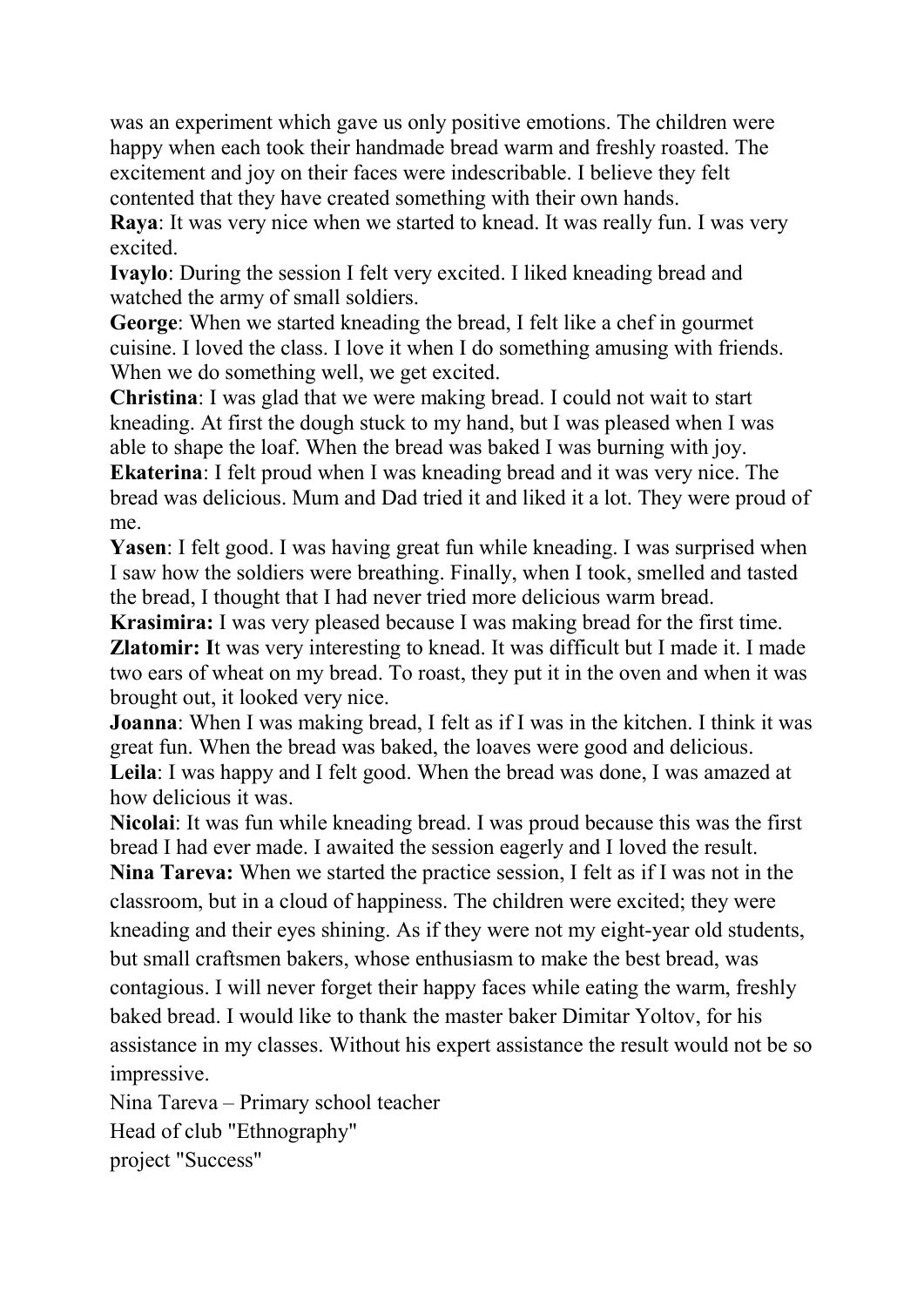## **"Craft Workshops" Studio Presentation**

On  $29<sup>th</sup>$  January, 2013 the first presentation of "Craft workshop" studio was held. It was an exhibition called "From grandmothers' days. Students from Class 3v who are members in the studio under "Success" project, presented their products to parents and students of the school. Here's what some young artists said:

"We were doing interesting things in our craft workshops.

It was fun while working. Knitting was the hardest of all, but we coped with it well. I liked it a lot. I hope we do more interesting things. "

Alicia Novak – 3v class, "Craft workshop" Studio, project "Success"

"In the crafts studio we learned new skills and made interesting articles. I will briefly tell you about some of them. In the first sessions we worked necklaces and bracelets from colorful beads. We strung them on a special elastic cord. We learned to knit on two needles. At first it was hard but we got used to it and made pretty scarves. I enjoyed knitting and making puppets. We used a bottle for the body, for the head – a ping-pong ball, and for the clothes we used natural materials. For Christmas we decorated cornel sticks and adorned them with popcorn, wool and dried fruit. In one of the activities we did pottery - mugs and plates. We painted on glasses with a special contour and paint for glass. We also enjoyed painting ceramic figures - bunnies, pandas and bears. It was fun and it was useful for us because we learned new things. "

Nadia Vankova – 3v class, "Craft workshop" Studio, project "Success"

### **School for Parents -**

### **Learn how to cope with anger**

Anger itself is not a negative thing. When we are frustrated i.e. we encounter a barrier that prevents the fulfillment of a need or of a strong desire, then we react with anger or sadness (depressively or aggressively). The expression of anger is a problem that both children and adults find difficult to handle. When a person has learned to manage his emotions well, he will deal with it.

Anger is always a response to a stimulus. Unfortunately, in our society, the expression of anger aloud remains socially unacceptable behavior. Nothing infuriates us more than the advice to ourselves together and not to get irritated. But suppressing anger is not the best solution. Concealed emotions will eventually explode with more force than usual.

Anger is not only harmful to health, but also a strong impetus for action. What to do if others annoy us? One constantly compares with others and even provokes situations that confirm his superiority. It is the same with children.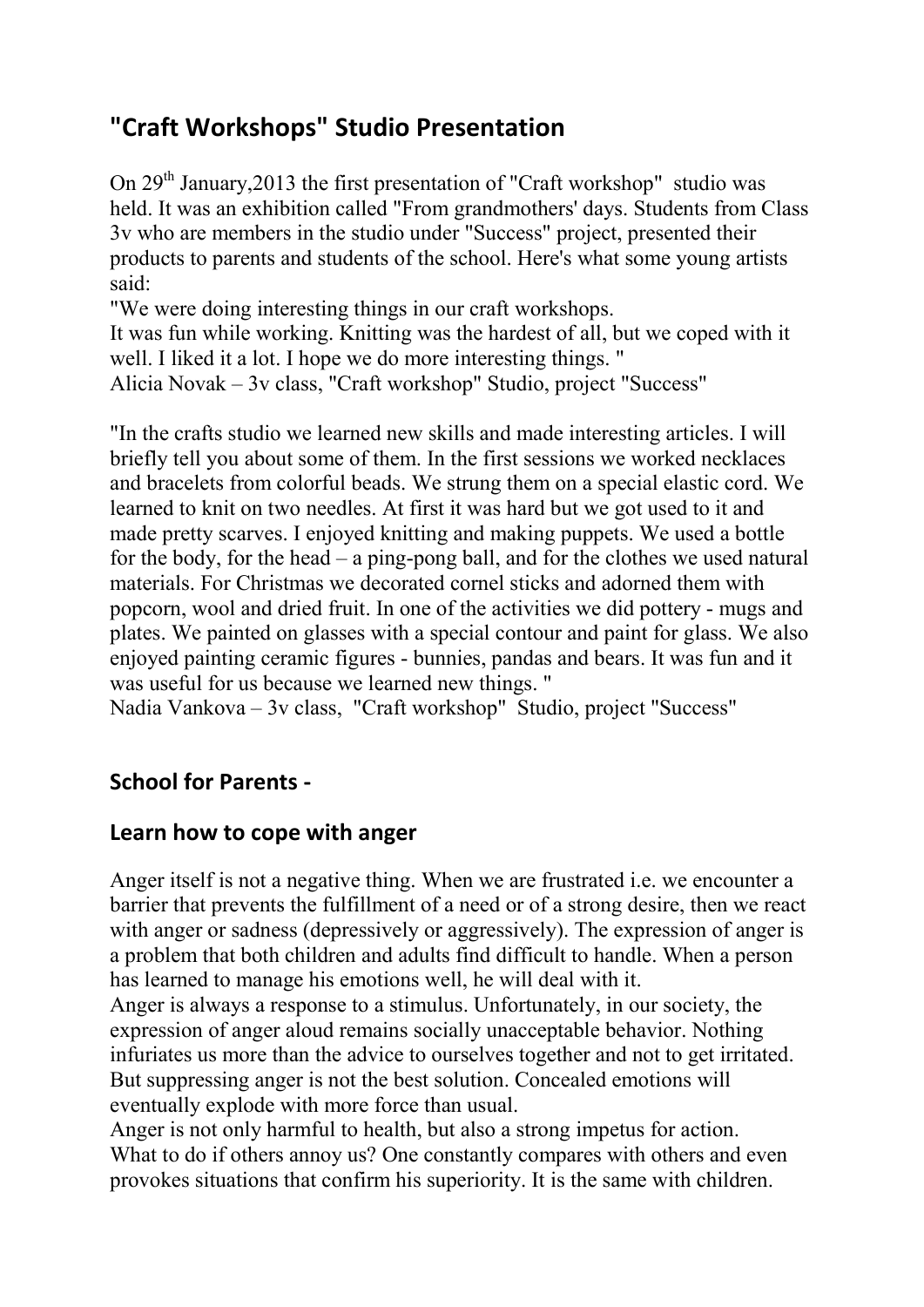They compete with each other, seeking confirmation for being successful. Children with high self-esteem usually do not need to compete, they are confident in their abilities and qualities. But those who do not like themselves, are more likely to seek the approval of others, and if they do not find it, are often frustrated and angry. Try to look at your children and see if they are calm and sure of themselves, or if they experience stress before an exam or a test. Moderate tension is normal and even useful, but the increased worry will signal to you that your child is probably insecure because of low self-esteem or lack of trust in his/ her abilities. Show your children that you believe in them. Anger is usually seen as dangerous and destructive. But there are situations in which it can be a stimulus equivalent to ambition. If you get angry at your failure, you can be enthusiastic to overcome it and in this case the anger can give you energy to tackle the problem.

**Here are some ideas that work for children for anger management: \* Tell your child to imagine that there is a magic shield** that makes him or her immune to bad companions. This shield will be used to communicate with unpleasant people, but it will not be a barrier to communicate with others. So you can imagine that your barrier has a window that you can open when you want to communicate with friends and people you like, and you can close it when you have aggressive interlocutors.

**\* Use drawing**. This method allows the child to deal with anger and frustration by drawing the situation which he or she has experienced. It is important to reflect the feelings and thoughts of the child. Finally, you can offer to tear it in order to portray symbolically that the child ends with these unpleasant emotions and will no longer fall in similar situations.

**\* Diary of my feelings**. Kids love learning through games.

Give your child a colorful notebook, diary, decorate it and mark the days of the week. Cut from somewhere emoticons - those yellow faces from the internet that depict various emotions.

After each dynamic school day, the child records positive and negative experiences. Talk about his feelings on whether and how well the child behaved, if there was time to think on it. Do not blame the child for wrong decisions. Rather, you propose alternatives. You see that he / she will soon learn to recognize emotions and express them adequately.

Success!

Zdravka Petrova – pedagogical advisor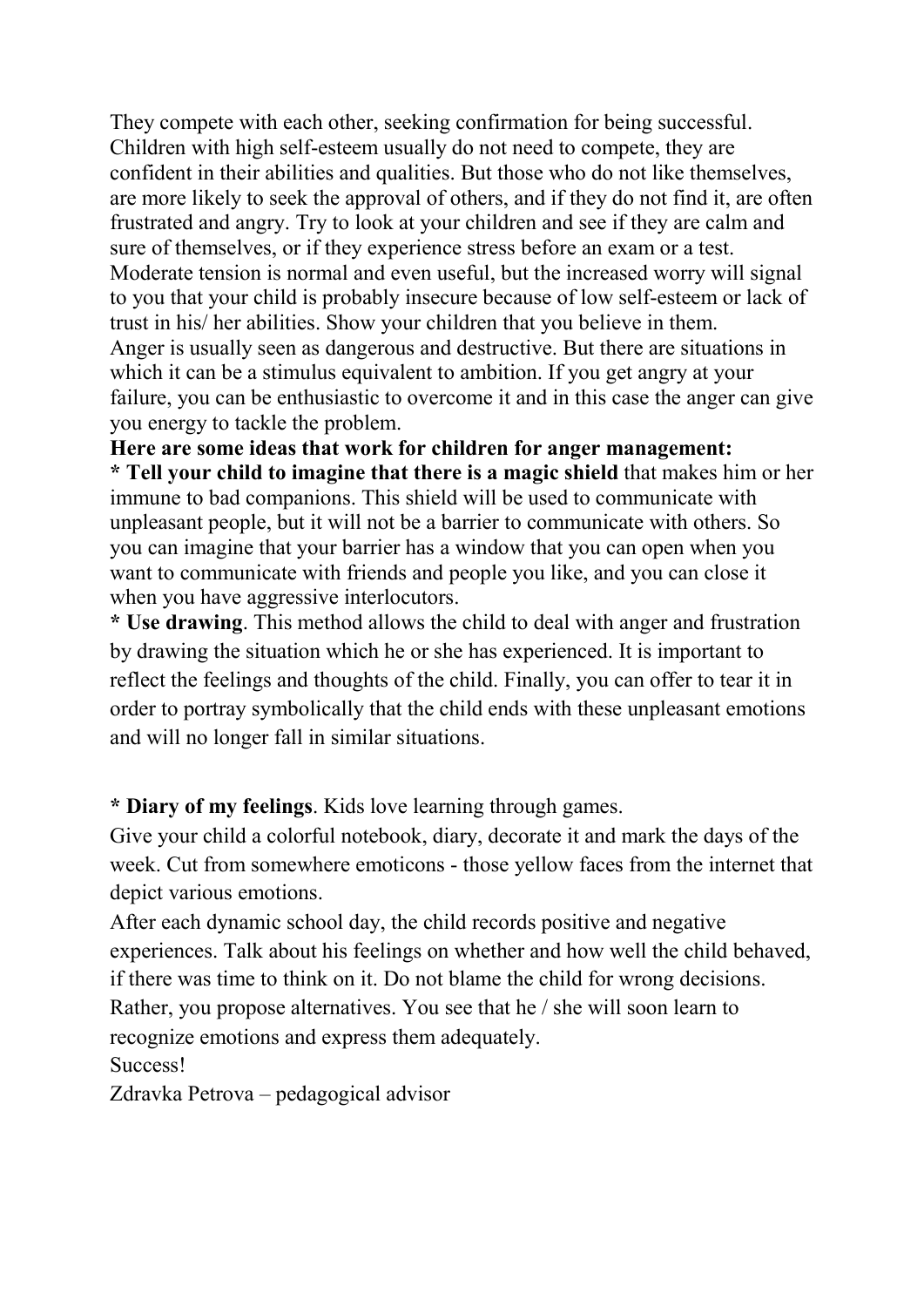## **February 14th - St. Constantine – Cyril the Philosopher, St. Trifon's Day, Valentine's Day**

On this day the Orthodox Church honors St. Cyril the Philosopher. According to a popular short biography of Constantine the Philosopher, he had noble parents. Constantine studied at Magnaura School in Constantinople, together with the children of Byzantine kings and nobles.

Finishing his studies, he was appointed Patriarchal librarian and professor of philosophy. Bored of the vanity of this world, Constantine fled secretly to the monastery of Mount Olympus in Asia Minor to join his brother Methodius, where they created the Slavic alphabet and translated the sacred books of the Orthodox Church to the language of the Thessaloniki Bulgarians. On February  $14<sup>th</sup>$ , vine-growers celebrate Trifon, the patron of vine growing and wine producing. This festival is in honour of the Christian priest Trifon, who was executed in Nicaea in 250 g. According to legend, on the day of punishment, all the vineyards in the country were attacked by insects and vinegrowers invoked Trifon to protect them.

According to the legend of Saint Valentine in ancient Rome lived a doctor named Valentine. He always took care that the medicines he prescribed to his patients, to have a pleasant taste. For this purpose, he mixed bitter syrups with wine, honey or milk. He washed wounds with wine and used herbs and grass to relieve pain. Valentine was also a preacher. Although in those times Christians were persecuted in Rome, he became a priest. Valentine lived during the reign of Claudius II, who fought many wars. And when the number of new soldiers in the army began to drop, Claudius decided that the reason was the affection of the soldiers for their home and family. Then he canceled all marriages and engagements. But Valentine continued to secretly wed couples. One day, however, the Roman soldiers broke into the home of Valentine destroyed the drugs and arrested him, and sentenced him to death because he had violated the order of Claudius for weddings. The execution was carried out on 14th February, 270.

Today, people show their affection and love by sending cards and flowers to their loved ones on this day.

*Zorka Hristova – Primary school teacher*